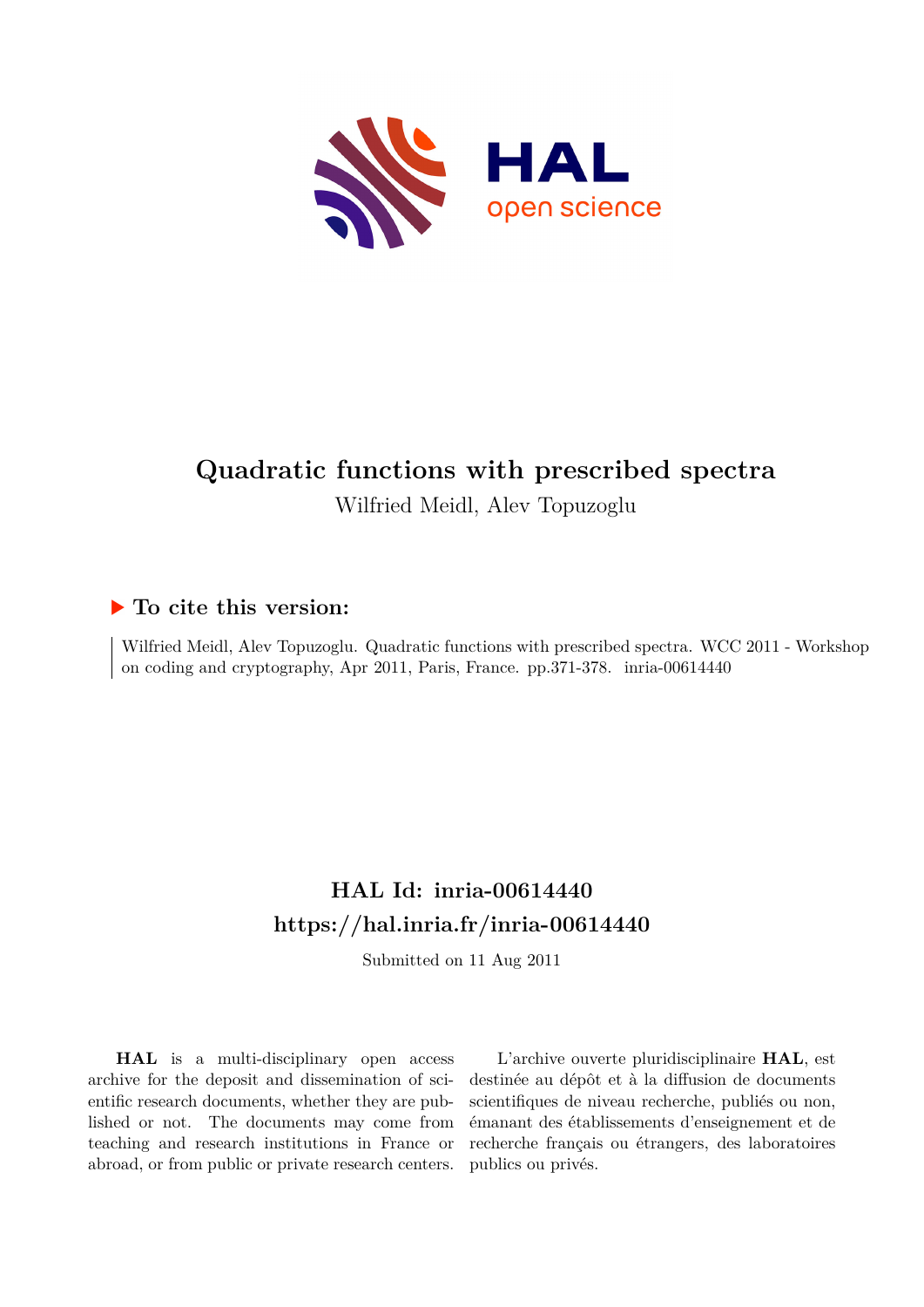#### Quadratic functions with prescribed spectra

Wilfried Meidl and Alev Topuzoğlu

Sabancı University MDBF, Orhanlı, Tuzla, 34956 Istanbul, Turkey wmeidl@sabanciuniv.edu, alev@sabanciuniv.edu

**Abstract.** We study quadratic Boolean functions f from  $\mathbb{F}_{2^n}$  to  $\mathbb{F}_2$ , which are well-known to have plateaued Fourier spectrum  $\mathcal{F}_{s,f}$ , i.e., their Fourier coefficients are in the set  $\{0, \pm 2^{(n+s)/2}\}\)$  for some integer  $0 \le s \le$  $n-1$ . For various types of integers n, we determine possible values of s, construct f with  $\mathcal{F}_{s,f}$  for a prescribed s, and present enumeration results in case  $n$  is a power of 2.

Our work generalizes some of the earlier results of Khoo et. al. ([5]) on near-bent functions and provides a simple proof of a result of Fitzgerald ([2]) on degenerate quadratic forms.

Keywords: Quadratic Boolean functions, s-plateaued functions, nearbent functions, self-reciprocal polynomials, linear complexity

#### 1 Introduction

We study quadratic functions

$$
f(x) = \text{Tr}_{n} \left( \sum_{i=0}^{\lfloor (n-1)/2 \rfloor} a_i x^{2^i + 1} \right)
$$
 (1)

from  $\mathbb{F}_{2^n}$  to  $\mathbb{F}_2$ , with coefficients in  $\mathbb{F}_2$ .

It is well known that any quadratic function is *plateaued* i.e., it has (plateaued) Fourier spectrum

 $\mathcal{F}_{s,f}$ 

, in other words, its Fourier coefficients lie in  $\{0, \pm 2^{(n+s)/2}\}\$  for some integer  $0 \leq s \leq n-1$ . In this case we call f s-plateaued. 1-plateaued functions have been widely studied, and are called *near-bent* or *semi-bent* (when n is odd), see for instance  $[1, 6]$ .

One of the problems, that  $[5]$  focuses on, is to characterize integers n, for which all f from  $\mathbb{F}_{2^n}$  to  $\mathbb{F}_2$  of the form (1) are near-bent.

The more general question we address here is the following: Given an integer n, characterize those integers s, for which s-plateaued functions from  $\mathbb{F}_{2^n}$  to  $\mathbb{F}_2$  of the form (1) exist. We obtain the characterization when n is a squarefree integer or is a power of 2. For these classes of integers  $n$ , we give methods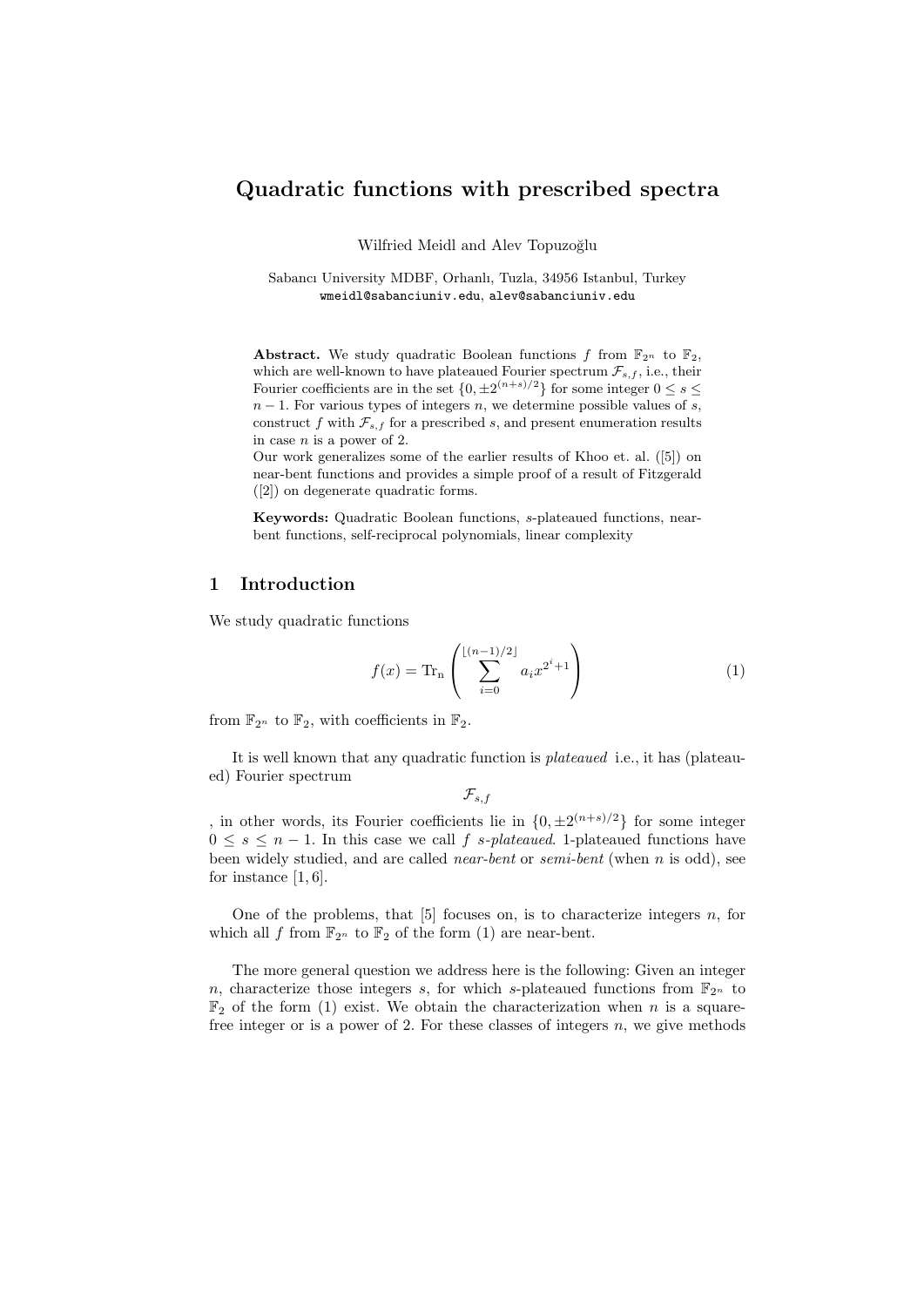for constructing s-plateaued functions for all possible s. We also enumerate the s-plateaued functions in case  $n = 2^m$ ,  $m \ge 1$ .

Using standard Welch-squaring techniques one can see that the integer  $s$  is the dimension over  $\mathbb{F}_2$  of the kernel of the linear transformation defined on  $\mathbb{F}_{2^n}$ by

$$
L(x) = \sum_{i=0}^{\lfloor (n-1)/2 \rfloor} \left( a_i x^{2^i} + a_i^{2^{n-i}} x^{2^{n-i}} \right),
$$

i.e.,  $gcd(x^{2^n}+x, L(x))$  has degree  $2^s$ . Equivalently  $ker(L)$  has dimension s if and only if the associates  $A(x)$  and  $x^n + 1$  of  $L(x)$  and  $x^{2^n} + x$ , respectively, satisfy (see [7, p.118])

$$
\deg(\gcd(A(x), x^n + 1)) = s.
$$

The associate  $A(x)$  corresponding to f in (1) is

$$
A(x) = \sum_{i=0}^{\lfloor (n-1)/2 \rfloor} a_i x^i + a_i x^{n-i} = x^{i_0} g(x),
$$
 (2)

where  $i_0$  is the smallest integer such that  $a_{i_0} \neq 0$ , and  $g(x) \in \mathbb{F}_2[x]$  is the self-reciprocal polynomial

$$
g(x) = \sum_{i=i_0}^{\lfloor (n-1)/2 \rfloor} a_i (x^{i-i_0} + x^{n-i_0-i})
$$

of degree  $n - 2i_0$ .

Note that  $gcd(\sum_{i=0}^{\lfloor (n-1)/2 \rfloor} a_i x^i + a_i x^{n-i}, x^n + 1) = gcd((\sum_{i=1}^{\lfloor (n-1)/2 \rfloor} a_i x^i +$  $a_i x^{n-i}$  +  $a_0(x^n + 1)$ ,  $x^n + 1$ , i.e.,  $a_0$  does not effect the value of s. Hence we can suppose that the degree of  $A(x)$  is at most  $n-1$ .

We recall that the linear complexity  $L(S)$  of an *n*-periodic sequence  $S =$  $s_0, s_1, \ldots$  over  $\mathbb{F}_2$  is determined by

$$
L(S) = n - \deg(\gcd(x^n + 1, S(x)))
$$

where  $S(x)$  is the *generating polynomial* of S, i.e., the polynomial of degree at most  $n-1$  given by  $S(x) = s_0 + s_1x + \cdots + s_{n-1}x^{n-1}$ . Therefore the calculation of the values in the Fourier spectrum of a quadratic function (1) is equivalent to the determination of the linear complexity of an n-periodic sequence with generating polynomial of the form (2). More precisely  $s = n - L$  if L is the linear complexity of the corresponding n-periodic sequence.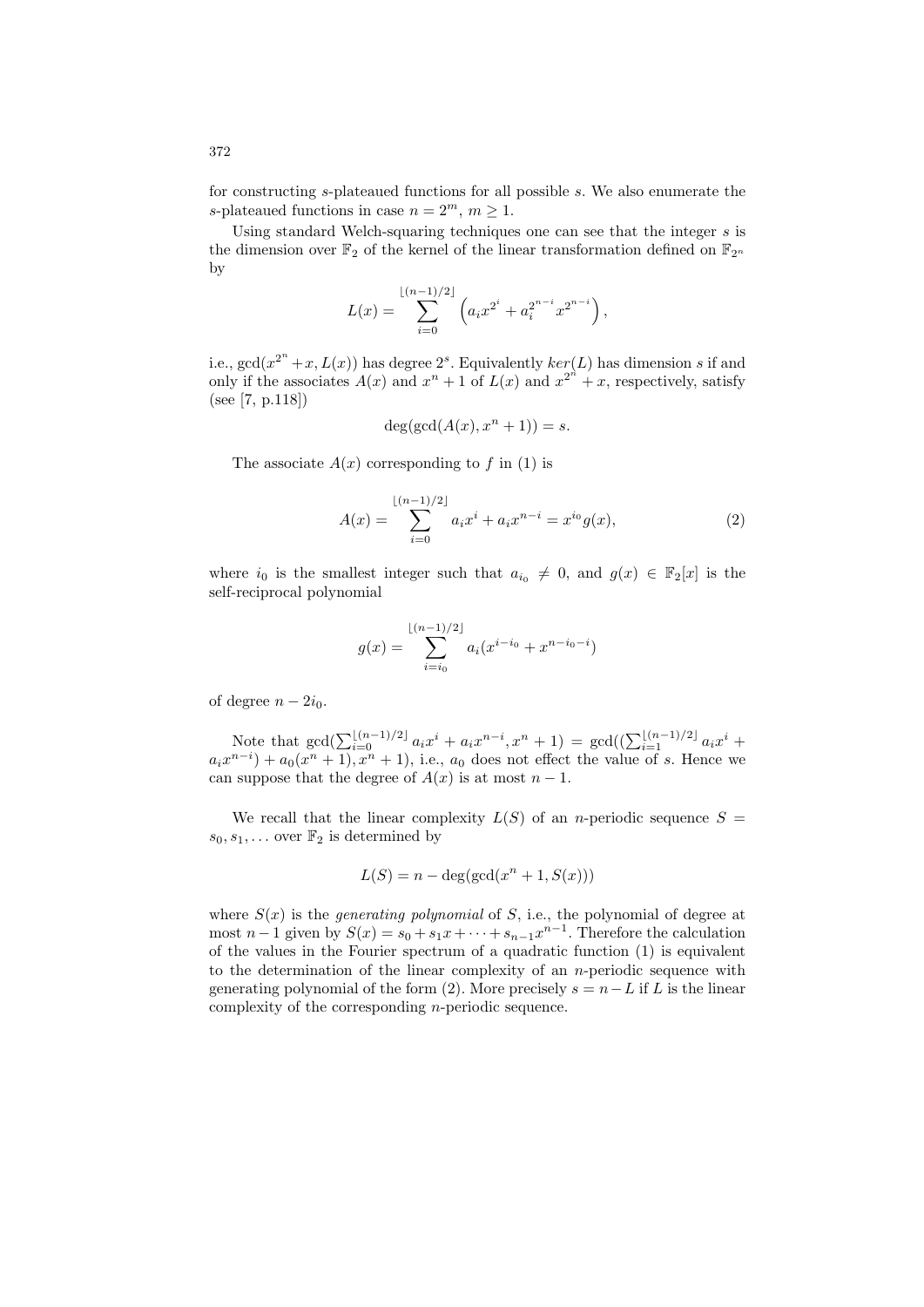#### 2 Main Results

#### 2.1 The case  $n = 2^m$

In this subsection we will employ the well known Games-Chan algorithm (see [3]) to enumerate the functions (1) from  $\mathbb{F}_{2^{2^m}}$  to  $\mathbb{F}_{2}$  that yield s-plateaued functions. The algorithm also leads to a tool of constructing s-plateaued functions for a given s.

The following example describes how one can calculate s.

*Example 1.* For  $m = 4$  consider  $f(x) = Tr_n(x^2 + x^3 + x^{2^4+1} + x^{2^5+1})$ , then  $A(x) = 1 + x + x^4 + x^5 + x^{11} + x^{12} + x^{15} + x^{16}$ . For our purpose we consider this polynomial modulo  $x^{16} + 1$  and put

$$
A(x) = x + x4 + x5 + x11 + x12 + x15
$$

and obtain the corresponding 16-periodic binary sequence

$$
S = (0100110000011001)^{\infty}.
$$

$$
0 1 0 0 1 1 0 0
$$

$$
0 0 0 1 1 0 0 1
$$

$$
0 0 0 1 1 0 0 1
$$

$$
0 1 0 1
$$

$$
0 1 0 1
$$

$$
L = 8
$$

$$
0 1 0
$$

$$
0 1 1 L = L + 1 = 10.
$$

$$
L = 8 L = 9
$$

As the 16-periodic sequence S corresponding to  $A(x)$  has linear complexity  $L =$ 10, the quadratic function f is s-plateaued with  $s = 16 - 10 = 6$ .

The Games-Chan algorithm motivates the definition of a mapping  $\varphi_m$  from  $\mathbb{F}_2^{2^m}$ to  $\mathbb{F}_2^{2^{m-1}}$ ,  $m \ge 1$ , as follows:

$$
\varphi_m((s_0,s_1,\ldots,s_{2^m-1}))=(s_0+s_{2^{m-1}},s_1+s_{2^{m-1}+1},\ldots,s_{2^{m-1}-1}+s_{2^m-1}).
$$

In the following proposition we collect some simple observations for  $2<sup>m</sup>$ -periodic sequences corresponding to polynomials  $A(x)$  in (2) with  $n = 2<sup>m</sup>$ . As remarked above we can assume that  $a_0 = 0$ , thus  $deg(A) \leq n-1$ . The strings  $s^{(m)} =$  $s_0, s_1, \ldots, s_{2^m-1}$  of our interest can easily be seen to satisfy  $s_0 = s_{n/2} = 0$ ,  $s_i = s_{n-i}, i = 1, \ldots, n/2 - 1$ . We will call a string satisfying these properties *antisymmetric*. Accordingly, we call the corresponding sequence antisymmetric 2 <sup>m</sup>-periodic sequence.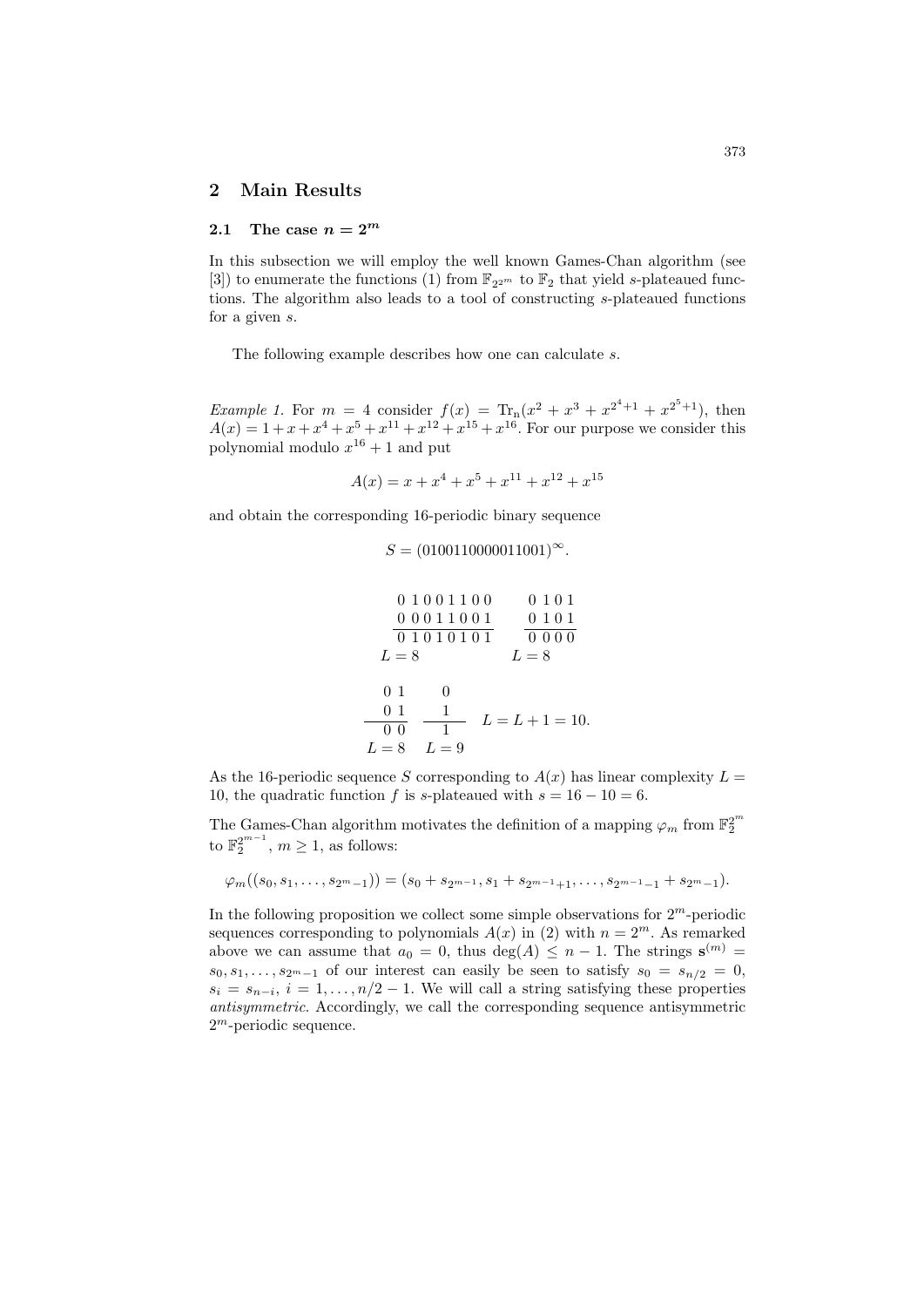**Proposition 1.** Let  $\mathbf{s}^{(m)} = s_0, s_1, \ldots, s_{2^m-1}$  be a string,  $m \ge 1$ .

- (*i*) An antisymmetric string  $\mathbf{s}^{(m)}$  is determined by the bits  $s_1, \ldots, s_{2^{m-1}-1}$ . There  $are 2^{2^{m-1}-1}$  *distinct antisymmetric strings of length*  $2^m$ .
- (*ii*) If  $\mathbf{s}^{(m)}$  is antisymmetric, then  $\varphi_m(\mathbf{s}^{(m)})$  is also.
- (*iii*) The set of antisymmetric preimages  $\varphi_m^{-1}(\mathbf{s}^{(m-1)})$  of an antisymmetric string  $\mathbf{s}^{(m-1)}$  *has cardinality*  $2^{2^{m-2}}$ *.*
- (*iv*) Let  $\mathbf{s}^{(m)}$  be an antisymmetric string satisfying  $\varphi_m(\mathbf{s}^{(m)}) = 0, 0, \ldots, 0$ . Then  $either s_0, s_1, \ldots, s_{2m-1-1}$  *is itself antisymmetric, or the string*

$$
s_0,s_1,\ldots,s_{2^{m-2}}+1,\ldots,s_{2^{m-1}-1}
$$

*is antisymmetric.*

*In the first case*  $\varphi_{m-1}(s_0, s_1, \ldots, s_{2^{m-1}-1}) = t_0, t_1, \ldots, t_{2^{m-2}-1}$  *is antisymmetric, and in the second case the string*  $t_0 - 1, t_1, \ldots, t_{2^{m-2}-1}$  *is antisymmetric.*

**Theorem 1.** For  $n = 2^m$ , let  $\mathcal{N}_m(s)$  denote the number of strings

$$
(a_1, a_2, \ldots, a_{(n/2)-1}) \in \mathbb{F}_2^{(n/2)-1}
$$

*for which the quadratic function* f *from*  $\mathbb{F}_{2^n}$  *to*  $\mathbb{F}_2$ *, given by* 

$$
f(x) = \text{Tr}_{n} \left( \sum_{i=1}^{(n/2)-1} a_i x^{2^i + 1} \right)
$$

*is* s*-plateaued. Then*

$$
\mathcal{N}_m(s) = \begin{cases} 2^{2^{m-1}-1-k} & : s = 2k, k = 1, \dots, 2^{m-1} - 1, \\ 0 & : s = 0 \text{ or } s \text{ odd.} \end{cases}
$$

*Proof.* We use induction. One can easily see that the assertion holds for small m.<br>Now suppose that  $\mathcal{N}_{m-1}(s) = 2^{2^{m-2}-1-k}$  for  $s = 2k, k = 1, ..., 2^{m-2}-1$ , i.e., for these values of s, there are  $2^{2^{m-2}-1-k}$  sequences, which are  $2^{m-1}$ -periodic with linear complexity  $2^{m-1} - s$ , corresponding to antisymmetric strings. By Proposition 1 (iii), for each of these stings we have  $2^{2^{m-2}}$  antisymmetric preimages giving rise to antisymmetric  $2^m$ -periodic sequences with linear complexity  $2^m - s$ . Proposition 1 (ii) implies that these are all such sequences. Consequently, we get  $\mathcal{N}_m(s) = 2^{2^{m-2}} 2^{2^{m-2}-1-k} = 2^{2^{m-1}-1-k}$  when  $s = 2k, k = 1, \ldots, 2^{m-2}-1$ . It remains to show that the formula holds for  $s = 2k$  with  $k = 2^{m-2}, \ldots, 2^{m-1} - 1$ . We therefore have to enumerate the antisymmetric  $2<sup>m</sup>$ -periodic sequences with a given linear complexity  $2^m - s \leq 2^{m-1}$ . First observe that these are the sequences corresponding to antisymmetric strings  $\mathbf{s}^{(m)} = s_0, \ldots, s_{2^m-1}$  such that (a)  $\varphi_m(\mathbf{s}^{(m)}) = 0, 0, \dots, 0, \text{ or}$ 

(b) the sequence corresponding to  $s_0, \ldots, s_{2^{m-1}-1}$  has linear complexity  $2^m - s$ . By Proposition 1 (iv), (a) implies that  $s_0, \ldots, s_{2^{m-1}-1}$  or  $s_0, s_1, \ldots, s_{2^{m-2}}$  +

374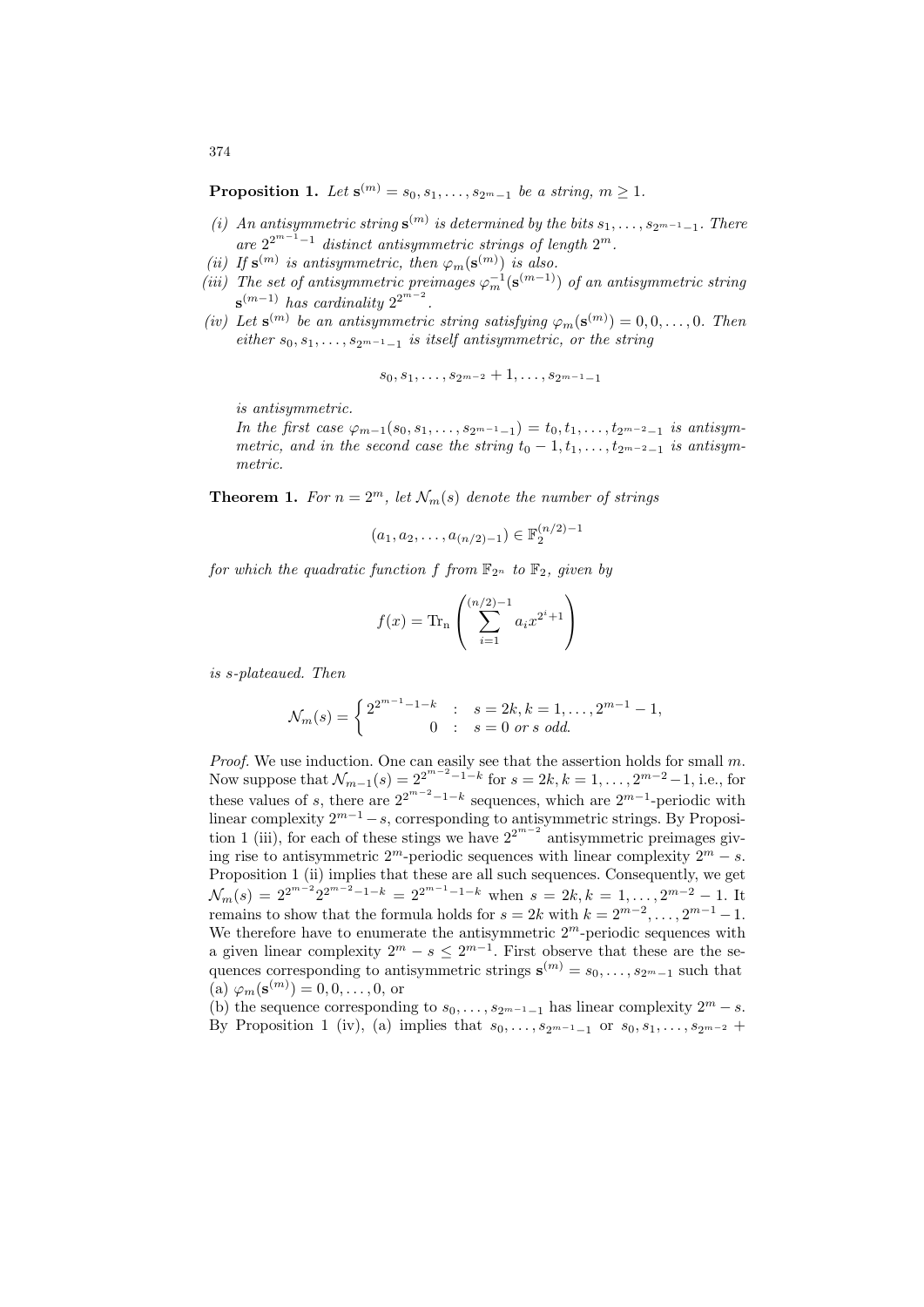$1, \ldots, s_{2^{m-1}-1}$  is antisymmetric. Moreover it is easily seen that for any such string there is exactly one corresponding antisymmetric string  $s^{(m)}$  for which (a) holds. Having an odd number of 1's, the  $2^{m-2} - 1$  strings of the second type yield  $2^{m-1}$ -periodic sequences with linear complexity  $L = 2^{m-1}$  (thus  $s = 2^m - L = 2^{m-1}$ ). Among the  $2^{m-2} - 1$  strings of the first type, by our hypothesis, precisely  $2^{2^{m-2}-1-\kappa}$  yield  $2^{m-1}$ -periodic sequences with linear complexity  $L = 2^{m-1} - 2\kappa$ ,  $\kappa = 1, \ldots, 2^{m-2} - 1$ . Substituting  $\kappa$  by  $k - 2^{m-2}$  we obtain  $2^{2^{m-1}-1-k}$  for the number of antisymmetric  $2^m$ -periodic sequences with linear complexity  $L = 2^m - 2k$  (thus  $s = 2k$ ) for  $k = 2^{m-2} + 1, ..., 2^{m-1} - 1$ , hence  $\mathcal{N}_m(s) = 2^{2^{m-2}} 2^{2^{m-2}-1-k} = 2^{2^{m-1}-1-k}$  for these values of k, and  $s = 2k$ . Note that from the above arguments we also see that  $\mathcal{N}_m(s) = 0$  when  $s = 0$ and when s is odd. However one can also see directly that  $\mathcal{N}_m(0) = 0$  since antisymmetric strings contain an even number of 1's, and the statement for odd s simply follows from the Fourier transform being an integer.  $\Box$ 

Note that the arguments in the proof also enable the construction of s-plateaued quadratic functions from  $\mathbb{F}_{2^{2^m}}$  to  $\mathbb{F}_{2}$  for a prescribed value of s.

#### 2.2 The case  $n = p_1p_2\cdots p_r$

The results in this subsection are obtained with a different approach, namely by analysing the factorization of  $x^n + 1$  into self-reciprocal polynomials. With the observation that  $gcd(x^n+1, A(x))$  is again self-reciprocal if  $A(x)$  is self-reciprocal, one obtains the following general theorem, which is valid for arbitrary integers  $\overline{n}$ .

#### Theorem 2. *Let* n *be arbitrary.*

- *(i) If* n *is odd, then there exists an* s*-plateaued function of the form* (1) *if and only if* s *is odd and*  $x^n + 1$  *has a self-reciprocal factor*  $h(x)$  *of degree* s (*in* which case  $x^n + 1$  is always divisible by  $x + 1$ ).
- *(ii) If* n *is even then there exists an* s*-plateaued function of the form* (1) *if and only if* s *is even and*  $x^n + 1$  *has a self-reciprocal factor*  $h(x)$  *of degree* s *divisible by*  $(x+1)^2$ .

Note that if  $n = 2^v n_1$ ,  $n_1$  odd, then  $x^n + 1 = (x^{n_1} + 1)^{2^v}$ . Thus it is sufficient to analyse the factorization of  $x^n + 1$  for odd n. Here we only consider the case of n being square-free. Our main tool for studying the factorization of  $x^n + 1$  into self-reciprocals is, as expected, the use of cyclotomic cosets modulo n relative to powers of 2.

We denote the *n*-th cyclotomic polynomial by  $\mathcal{Q}_n$ , and denote the 2-adic valuation of an integer k by  $\nu(k)$ , i.e.,  $2^{\nu(k)}$  is the largest power of 2 which divides k. The following lemma describes for which squarefree integers  $n = p_1 p_2 \cdots p_r$ the irreducible factors of  $\mathcal{Q}_n$  are self-reciprocal. Note that  $\mathcal{Q}_n$  has d irreducible factors where  $d = \text{lcm}(d_1, \ldots, d_r) = ord_n 2$ .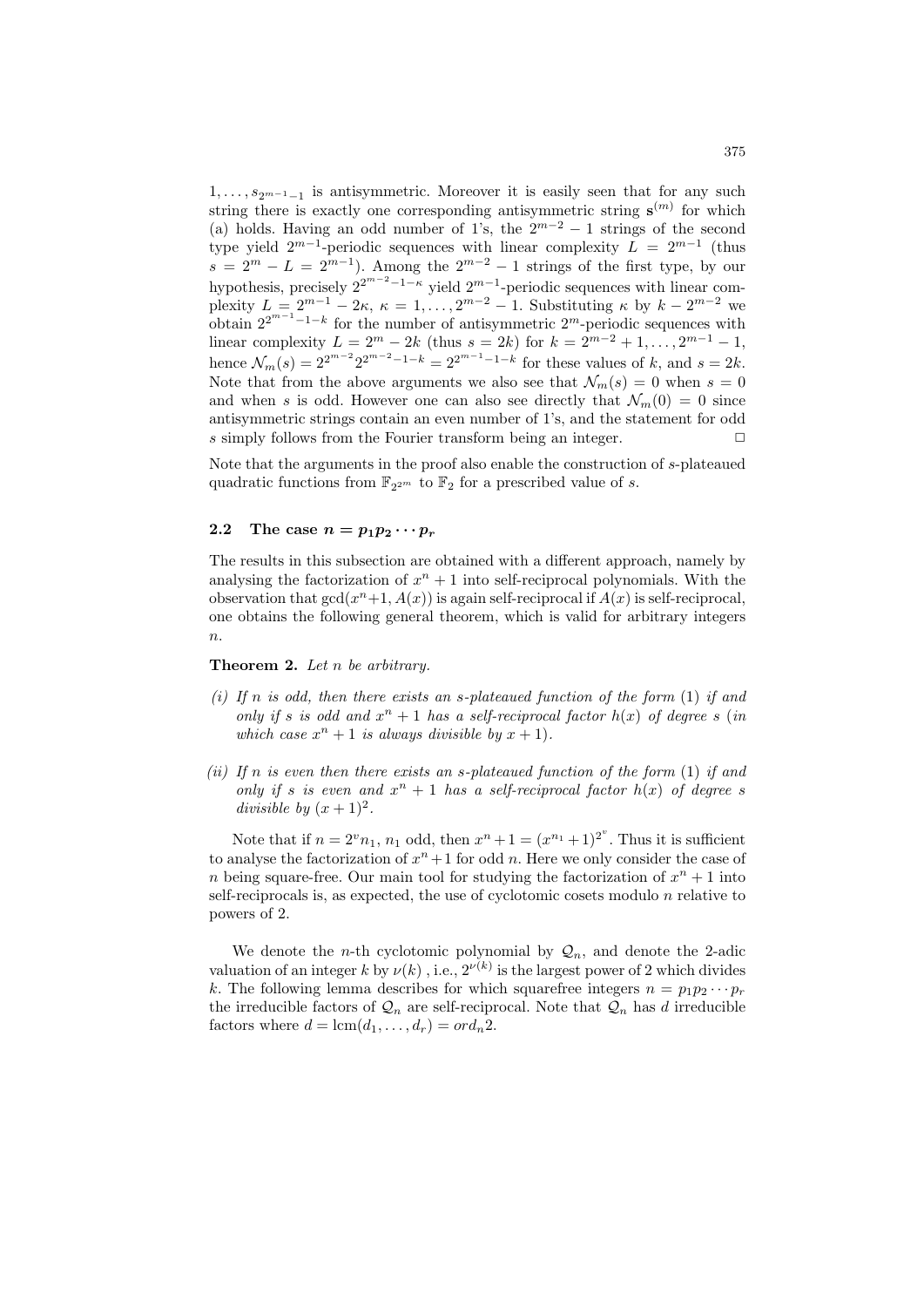**Lemma 1.** Let  $n = p_1 p_2 \cdots p_r$ ,  $d_i = \alpha r d_{p_i}$  and  $d = \alpha r d_n$ ? Suppose the irre*ducible factors of*  $\mathcal{Q}_n$  *are*  $f_1, \ldots, f_{\varphi(n)/d}$ *. Then* 

- *(i)* The polynomials  $f_1, \ldots, f_{\varphi(n)/d}$  are self-reciprocal if and only if  $\nu(d_1) =$  $\nu(d_2) = \cdots = \nu(d_r) > 0$ . In particular, if n is a prime p, then  $f_1, \ldots, f_{(p-1)/d}$ *are self-reciprocal if and only if* d *is even.*
- *(ii) If*  $\nu(d_i) \neq \nu(d_j)$  *for some*  $1 \leq i, j \leq \varphi(n)/d$ *, then none of the polynomials*  $f_t$ *,*  $1 \leq t \leq \varphi(n)/d$ *, is self-reciprocal, and for each t,*  $1 \leq t \leq \varphi(n)/d$ *, there exists a* unique  $t' \neq t$ ,  $1 \leq t' \leq \varphi(n)/d$  such that the product  $f_t f_{t'}$  is self-reciprocal.

*Idea of Proof.* First observe that the irreducible factors of  $\mathcal{Q}_n$  are self-reciprocal if every cyclotomic coset modulo  $n$  relative to powers of 2 containing the element a also contains the element  $-a$ . Therefore an irreducible factor of  $\mathcal{Q}_n$  is selfreciprocal if the cyclotomic coset of 1 also contains  $-1$ , i.e.,  $2^k \equiv -1 \mod n$  for some integer k. This is equivalent to  $2^k \equiv -1 \mod p_1$ ,  $i \leq i \leq r$ , which holds if and only if  $d_i$  divides  $2k$  but not k for each i. This leads to the condition  $\nu(d_1) = \nu(d_2) = \cdots = \nu(d_r) > 0.$ 

By Lemma 1 and [7, Exercise 3.15] the polynomial  $x^n + 1$  factors into selfreciprocal irreducible polynomials if and only  $\nu(d_1) = \nu(d_2) = \cdots = \nu(d_r) > 0$ .

*Example 2.* I.  $n = 5 \cdot 13 = 65$ , then  $d_1 = 4, d_2 = 12$ , hence  $\nu(d_1) = \nu(d_2)$ . Consequently  $x^{65} + 1$  factors into self-reciprocal irreducible polynomials.

II.  $n = 3 \cdot 5 \cdot 7 = 105$ , then  $d_1 = 2, d_2 = 4, d_3 = 3$  and  $\nu(d_1) \neq \nu(d_2)$ . Hence not all the irreducible factors of  $x^{105} + 1$  are self-reciprocal.

A simple consequence of the above lemma is also the main result of [5]: All functions of the form (1) from  $\mathbb{F}_{2^n}$  to  $\mathbb{F}_2$  are 1-plateaued (near-bent) only when  $n = p$  is a prime, satisfying  $p \equiv 3 \mod 4$  with  $\text{ord}_p 2 = (p-1)/2$ , or 2 is a primitive root modulo p. Note that the self-reciprocal factors of  $x^n + 1$  are exactly  $x+1$  and  $1+x\cdots+x^{n-1}$  only for such n.

In order to determine the possible values of  $s$  that a function of the form  $(1)$ has Fourier spectrum  $\mathcal{F}_{s,f}$ , we consider all cyclotomic polynomials  $\mathcal{Q}_m$ ,  $m|n$  and apply Lemma 1 accordingly:

*Example 2.II. continued:*  $n = 3 \cdot 5 \cdot 7 = 105, d_1 = 2, d_2 = 4, d_3 = 3.$  $\varphi(n) = 48, d = \gcd(2, 4, 3) = 12, \text{ and } \nu(d_1) \neq \nu(d_2)$ . Hence  $x^{105} + 1$  has 2 self-reciprocal factors of degree 24.

 $\varphi(35) = 24$ ,  $\gcd(d_2, d_3) = \gcd(4, 3) = 12$ , and  $\nu(4) \neq \nu(3)$ , which yields 2 cyclotomic classes of cardinality 12, and hence one self-reciprocal factor of degree 24.  $\varphi(21) = 12$ ,  $\gcd(2, 3) = 6$ . There are 2 cyclotomic classes of cardinality 6 corresponding to one self-reciprocal factor of degree 12.

 $\varphi(15) = 8$ , gcd $(2, 4) = 4$ ,  $\nu(2) \neq \nu(4)$ . There are 2 cyclotomic classes of cardinality 4, giving one self-reciprocal factor of degree 8.

Similarly it is easy to see that  $x^{105} + 1$  has one self-reciprocal factor of degree 6, and two irreducible self-reciprocal factors; one of degree 4, and one of degree 2.

376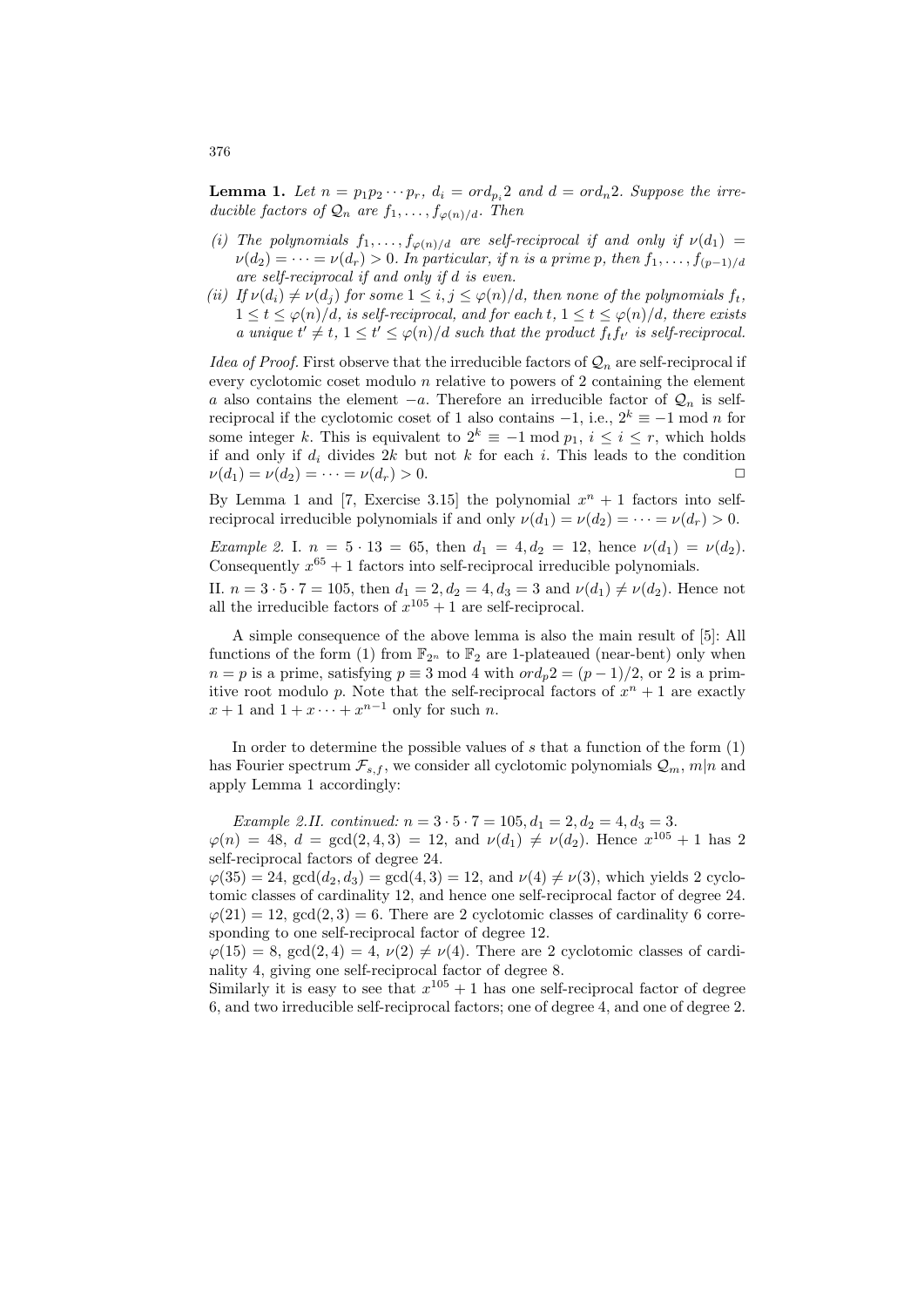Therefore s can be any integer less than 105 of the form  $s = 24k_1 + 12k_2 +$  $8k_3 + 6k_4 + 4k_5 + 2k_6 + 1$ ,  $0 \le k_1 \le 3$  and  $0 \le k_i \le 1$  for  $2 \le i \le 6$ .

We list the possible values of  $s$  in two special cases:

**Corollary 1.** Let *n* be an odd prime with  $\text{ord}_n 2 = d$ .

- *(i) If* d *is even, then there exists an* s*-plateaued function of the form* (1) *from*  $\mathbb{F}_{2^n}$  *to*  $\mathbb{F}_2$  *if and only if*  $s = kd + 1$  *for some*  $0 \leq k \leq (n-1)/d - 1$ *.*
- *(ii) If* d *is odd, then there exists an* s*-plateaued function of the form* (1) *from*  $\mathbb{F}_{2^n}$  *to*  $\mathbb{F}_2$  *if and only if*  $s = 2kd + 1$  *for some*  $0 \le k \le (n - 1)/(2d) - 1$ *.*

**Corollary 2.** Let  $n = pq$  for two odd primes p and q and let or  $d_p 2 = d_p$ ,  $\partial \rho \cdot d_q = d_q$ . The integers s for which there exists an s-plateaued function of the *form* (1) *from*  $\mathbb{F}_2^n$  *to*  $\mathbb{F}_2$  *are given as follows:*  $s < n$  *and* 

- *1. if*  $\nu(d_p) = \nu(d_q) > 0$ , then  $s = k_1 \text{lcm}(d_p, d_q) + k_2 d_p + k_3 d_q$ ,  $0 \leq k_1 \leq$  $(p-1)(q-1)/\text{lcm}(d_p, d_q), 0 \leq k_2 \leq (p-1)/d_p, 0 \leq k_3 \leq (q-1)/d_q;$
- *2. if*  $\nu(d_p) > 0, \nu(d_q) > 0$  *and*  $\nu(d_p) \neq \nu(d_q) > 0$ *, then*  $s = 2k_1 \text{lcm}(d_p, d_q) +$  $k_2d_p + k_3d_q$ ,  $0 \le k_1 \le (p-1)(q-1)/(2\text{lcm}(d_p, d_q))$ ,  $0 \le k_2 \le (p-1)/d_p$ ,  $0 \le k_3 \le (q-1)/d_q$ *;*
- *3. if*  $\nu(d_p) > 0, \nu(d_q) = 0$ *, then*  $s = 2k_1 \text{lcm}(d_p, d_q) + k_2 d_p + 2k_3 d_q$ ,  $0 \leq k_1 \leq$  $(p-1)(q-1)/(2\text{lcm}(d_p, d_q)), 0 \le k_2 \le (p-1)/d_p, 0 \le k_3 \le (q-1)/(2d_q);$
- $4. \nu(d_p) = \nu(d_q) = 0$ , then  $s = 2k_1 \text{ lcm}(d_p, d_q) + 2k_2 d_p + 2k_3 d_q$ ,  $0 \leq k_1 \leq$  $(p-1)(q-1)/(2\text{lcm}(d_p, d_q)), 0 \le k_2 \le (p-1)/(2d_p), 0 \le k_3 \le (q-1)/(2d_q).$

Now the methods of constructing s-plateaued functions of the form (1) with prescribed s are obvious:

1. Among the self-reciprocal factors of  $x^n + 1$  select some, whose degrees add up to s and form their product  $h(x)$ . We remark that s must be odd if n is odd, thus  $x + 1$  must divide  $h(x)$ . If n is even then also s must be even, hence  $h(x)$ will always be divisible by  $(x + 1)^g$  for some even integer  $g \geq 2$ .

2. Multiply  $h(x)$  with a self-reciprocal polynomial of even degree, which is relatively prime to  $(x^{n} + 1)/h(x)$ . The resulting product  $g(x)$  must be of degree at most  $n-1$ .

3. Multiply  $g(x)$  with  $x^{i_0}$ , where  $i_0$  is the unique integer such that  $A(x) = x^{i_0}g(x)$ is of the form (2). Note that  $a_0 = 0$  for any  $A(x)$ , obtained this way.

4. The polynomial  $f(x)$  of the form (1) corresponding to a  $A(x)$  is then splateaued. Note that  $a_0$  can be chosen as 0 or 1.

The following example leads to an easy proof of a result of [2].

*Example 3.* Construction of s-plateaued functions with maximal possible value for s: